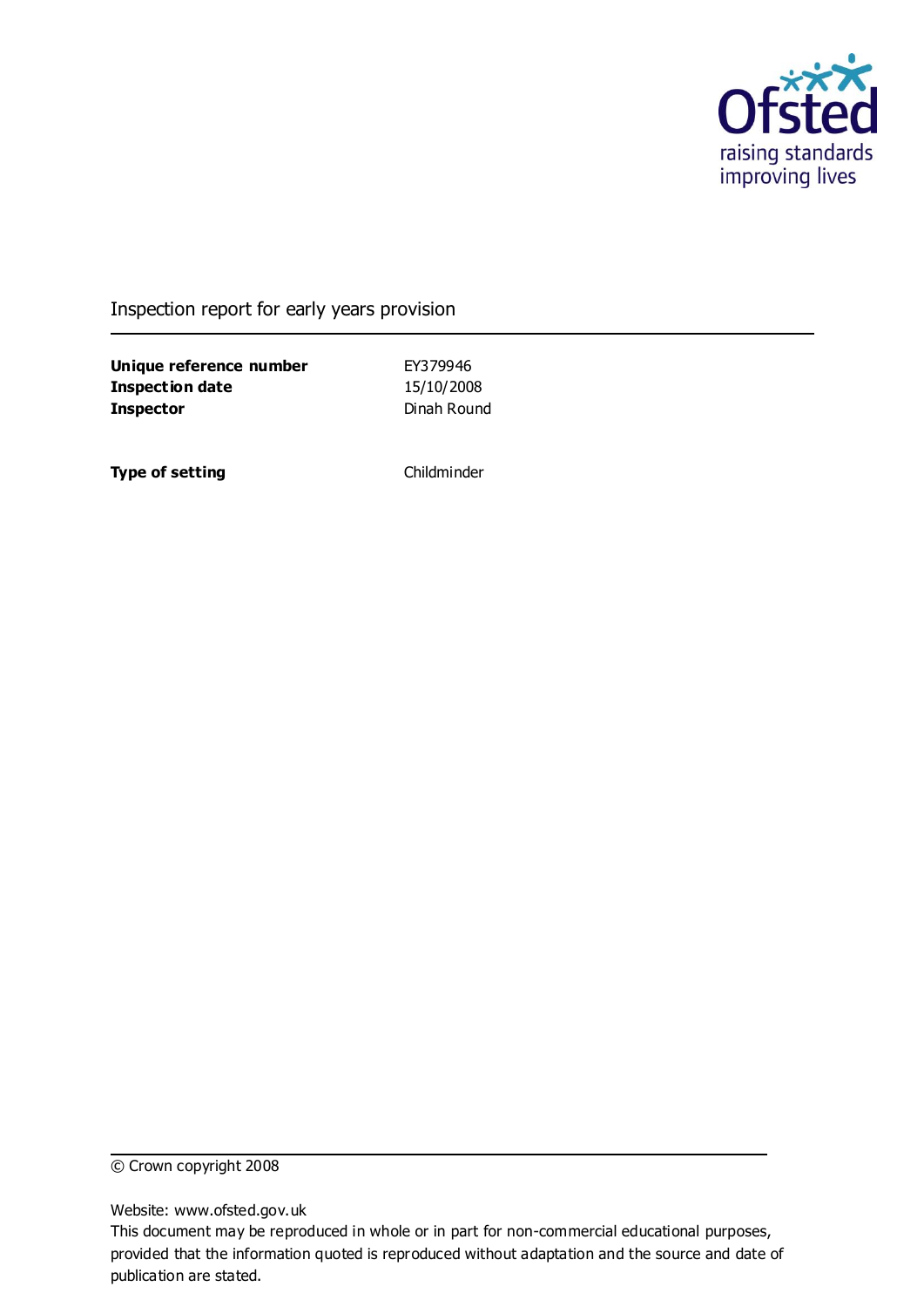## **Introduction**

This inspection was carried out by Ofsted under Sections 49 and 50 of the Childcare Act 2006 on the quality and standards of the registered early years provision. 'Early years provision' refers to provision regulated by Ofsted for children from birth to 31 August following their fifth birthday (the early years age group). The registered person must ensure that this provision complies with the statutory framework for children's learning, development and welfare, known as the *Early* Years Foundation Stage.

The report includes information on any complaints about the childcare provision which Ofsted has received since the last inspection or registration whichever is the later, which require Ofsted or the provider to take action in Annex C.

The provider must provide a copy of this report to all parents with children at the setting where reasonably practicable. The provider must provide a copy of the report to any other person who asks for one, but may charge a fee for this service (The Childcare (Inspection) Regulations 2008 regulations 9 and 10).

The setting also makes provision for children older than the early years age group which is registered on the voluntary and/or compulsory part(s) of the Childcare Register. This report does not include an evaluation of that provision, but a comment about compliance with the requirements of the Childcare Register is included in Annex B.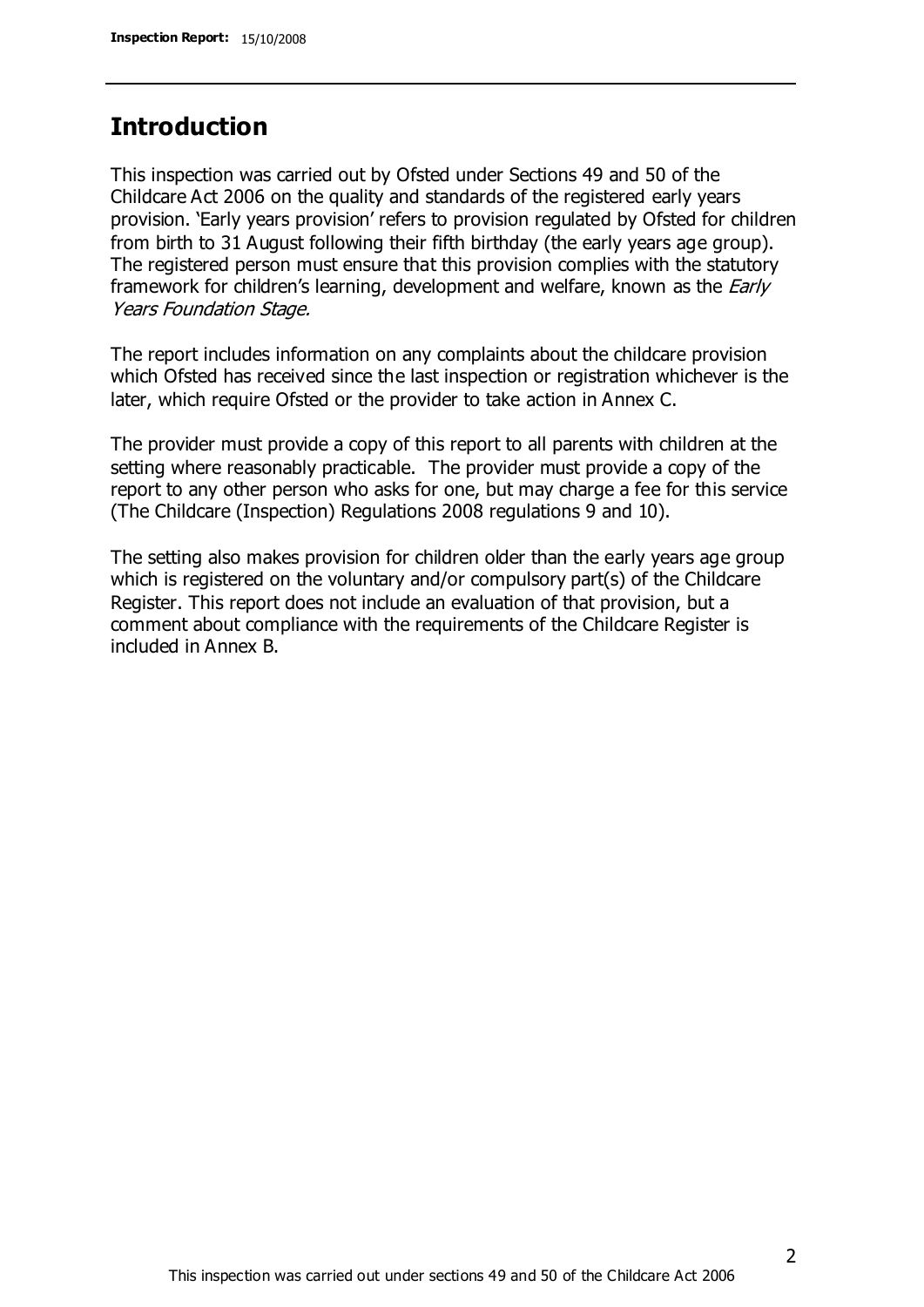# **Description of the childminding**

The childminder registered to care for children in 2008. She lives with her husband and two children aged three and five years. The live in a ground floor flat close-by the centre of Wimborne, in Dorset. Childminding is carried out in all areas of the premises and children have access to a rear enclosed garden for outdoor play activities. The family have two cats. The childminder is registered on the Early Years Register, and compulsory and voluntary part of the Childcare Register.

The childminder is registered to care for a maximum of four children under eight years, two of whom may be in the early years age group. There is currently one child attending. The childminder links with the local authority and is a member of NCMA.

# **Overall effectiveness of the early years provision**

Children are happy, settled and have good relationships with the childminder and her family. The childminder is supportive of children's individual needs and organises activities so all children can be included. Children are provided with a variety of age appropriate play opportunities, however, systems to assess and fully promote children's learning through the Early Years Foundation Stage are not effectively in place. Children's welfare is generally promoted well in most areas and they benefit from the welcoming homely environment provided. There are no systems in place to evaluate the quality of provision and promote ongoing improvements of the care and learning for children.

# **What steps need to be taken to improve provision further?**

To further improve the early years provision the registered person should:

- develop systems of observation, assessment and planning to fully support and extend children's learning and development
- develop self-evaluation systems to identify strengths and weaknesses and areas for improvement

To fully meet the specific requirements of the EYFS, the registered person must:

maintain a record of risk assessment which includes outings, to ensure all risks to children are identified and minimised ( W1 Safeguarding and Promoting Children's Welfare) 29/10/2008

# **The leadership and management of the early years provision**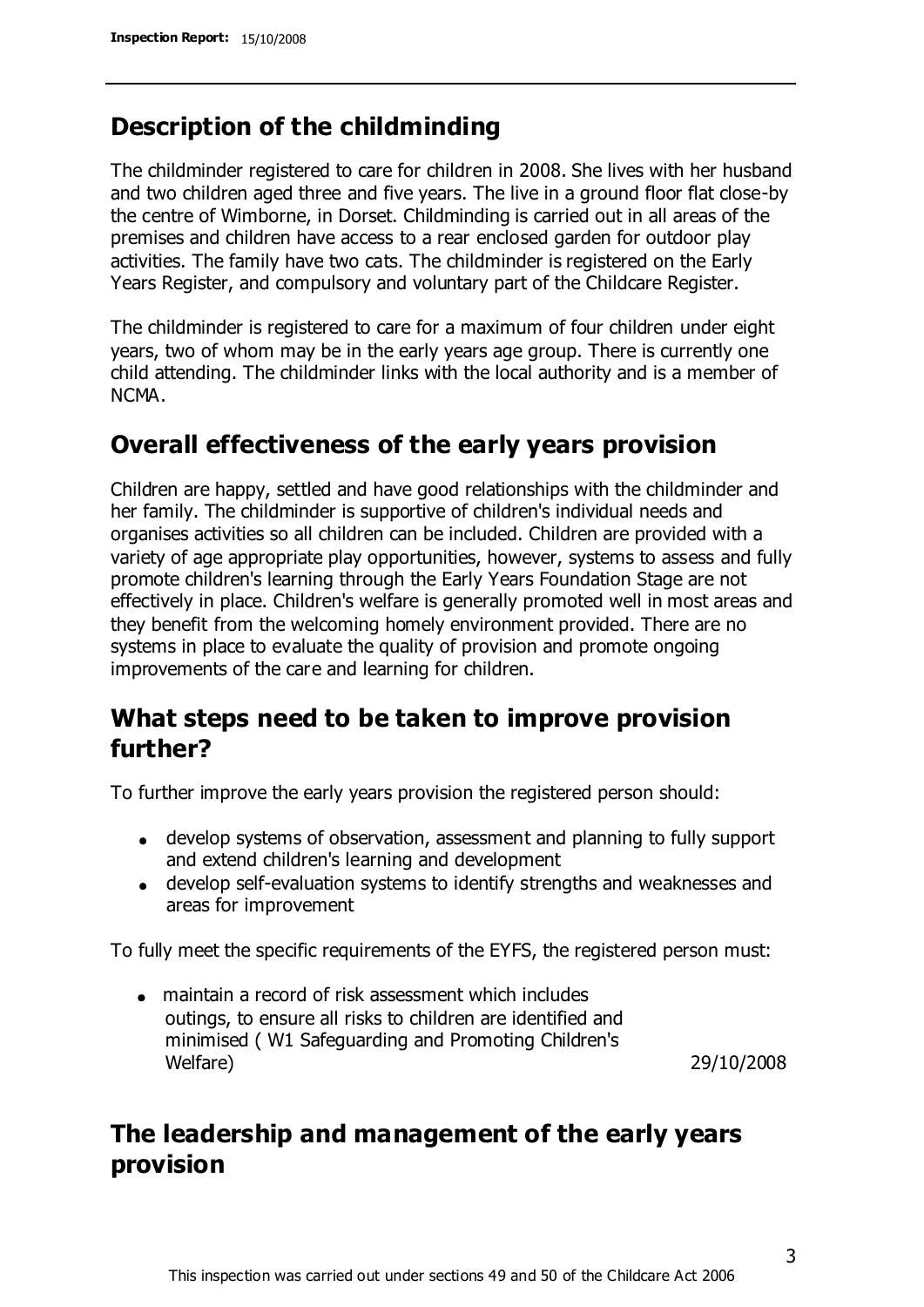Most required records are in place and stored securely and confidentially. However, a record of risk assessment has not been completed to ensure risks to children are fully identified and minimised, including when on outings. The childminder has developed some policy statements which are shared with parents to inform them of her practices, such as the importance of excluding children when they are infectious to help minimise the spread of cross-infection. The childminder has established effective partnerships with parents and carers which helps to ensure that children's individual needs are followed. Daily diaries and informal discussion at the beginning and end of the day means that information is shared on a regular basis. This contributes towards children's care and well being.

The childminder has only been childminding for a short time and is still developing her knowledge of the Early Years Foundation Stage. She has enrolled on a homebased childminding diploma to help increase her knowledge and skills. The childminder has a sound understanding of her responsibilities to safeguard children. Systems to monitor the outcomes for children and identify areas for improvement are not currently in place.

# **The quality and standards of the early years provision**

The childminder has a clear understanding of children's individual developing needs and organises a variety of play experiences during the day. This includes daily opportunities for fresh air and exercise through walking to school, trips to the local park and visiting the local market so children can help choose vegetables for lunch. Children visit the local library to take part in the weekly rhyme time sessions and choose different books. Children benefit as the childminder interacts in a warm and caring way, allowing them to freely explore and select toys from around the play space. Children enjoy hiding and finding the animals in the farm and they giggle with excitement as they knock down the small tower of bricks the childminder has built. They enjoy sitting quietly and sharing a book with the childminder listening carefully to the 'five little ducks' rhyme. However, systems of observation, assessment and planning are not in place to fully support and extend children's learning and development.

Children are happy and settled in the friendly and welcoming environment provided by the childminder. The childminder follows their individual routines which makes sure they remain comfortable during their play. Children are sufficiently supervised, however, systems are not fully in place to ensure all risks to children are minimised. Effective use of distraction means that children are kept sufficiently well occupied with the toys and resources. Children's health is promoted well, they benefit from being provided with healthy and nutritious food, such as snacks of fresh fruit and lunches of wholemeal pitta bread with salad and cheese. Children have access to regular drinks during the day which makes sure they do not get thirsty.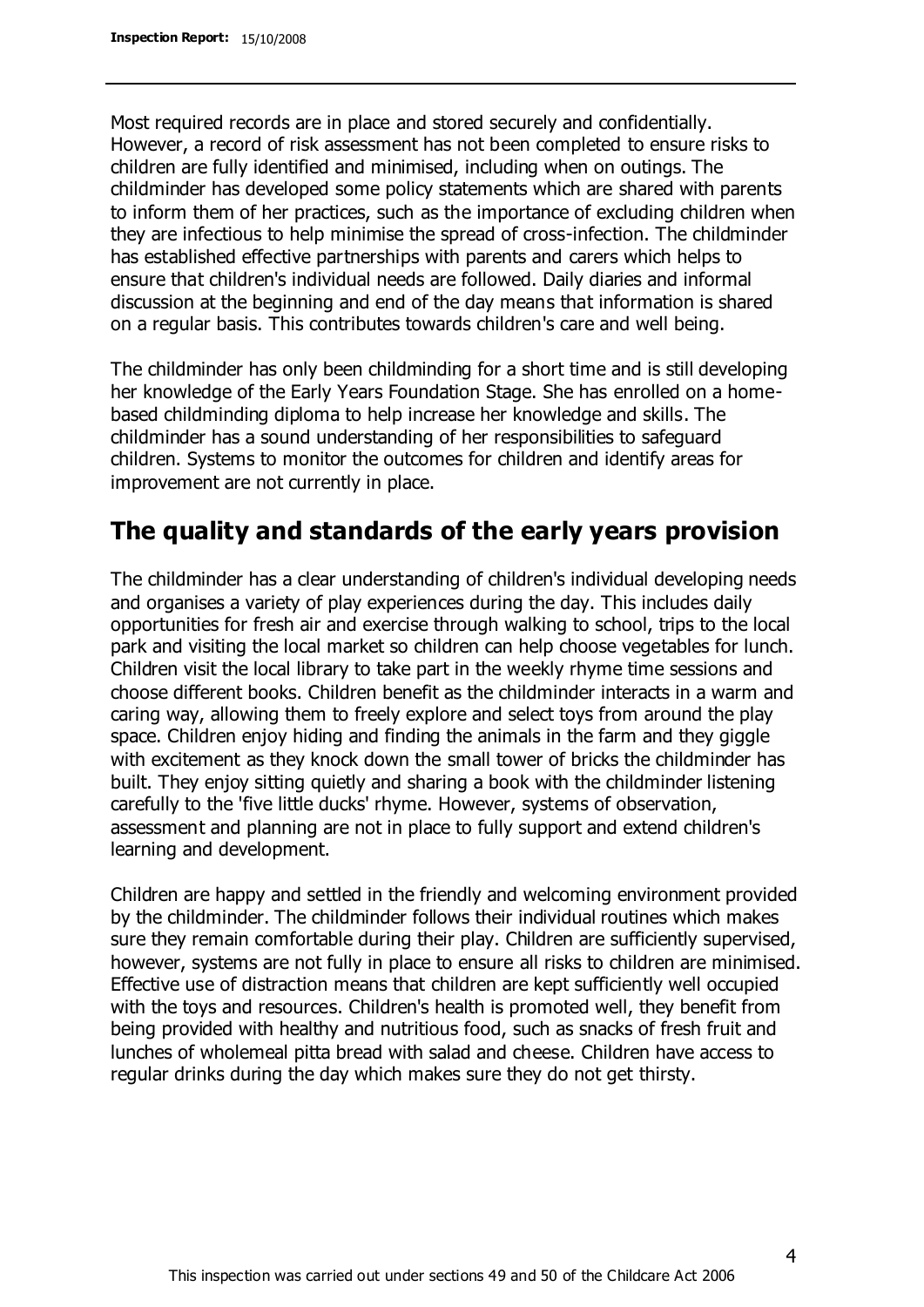# **Annex A: record of inspection judgements**

#### **The key inspection judgements and what they mean**

Outstanding: this aspect of the provision is of exceptionally high quality Good: this aspect of the provision is strong Satisfactory: this aspect of the provision is sound Inadequate: this aspect of the provision is not good enough

### **Overall effectiveness**

| How effective is the provision in meeting the needs<br>of children in the Early Years Foundation Stage? | Satisfactory |
|---------------------------------------------------------------------------------------------------------|--------------|
| How well does the provision promote inclusive practice?                                                 | Satisfactory |
| The capacity of the provision to maintain continuous                                                    | Satisfactory |
| improvement.                                                                                            |              |

### **Leadership and management**

| How effectively is provision in the Early Years<br><b>Foundation Stage led and managed?</b>          | Satisfactory |
|------------------------------------------------------------------------------------------------------|--------------|
| How effective is the setting's self-evaluation, including the<br>steps taken to promote improvement? | Satisfactory |
| How well does the setting work in partnership with parents<br>and others?                            | Satisfactory |
| How well are children safeguarded?                                                                   | Satisfactory |

## **Quality and standards**

| How effectively are children in the Early Years         | Satisfactory |
|---------------------------------------------------------|--------------|
| <b>Foundation Stage helped to learn and develop?</b>    |              |
| How effectively is the welfare of children in the Early | Satisfactory |
| <b>Years Foundation Stage promoted?</b>                 |              |
| How well are children helped to stay safe?              | Satisfactory |
| How well are children helped to be healthy?             | Good         |
| How well are children helped to enjoy and achieve?      | Satisfactory |
| How well are children helped to make a positive         | Satisfactory |
| contribution?                                           |              |
| How well are children helped develop skills that will   | Satisfactory |
| contribute to their future economic well-being?         |              |

Any complaints about the inspection or report should be made following the procedures set out in the guidance available from Ofsted's website: www.ofsted.gov.uk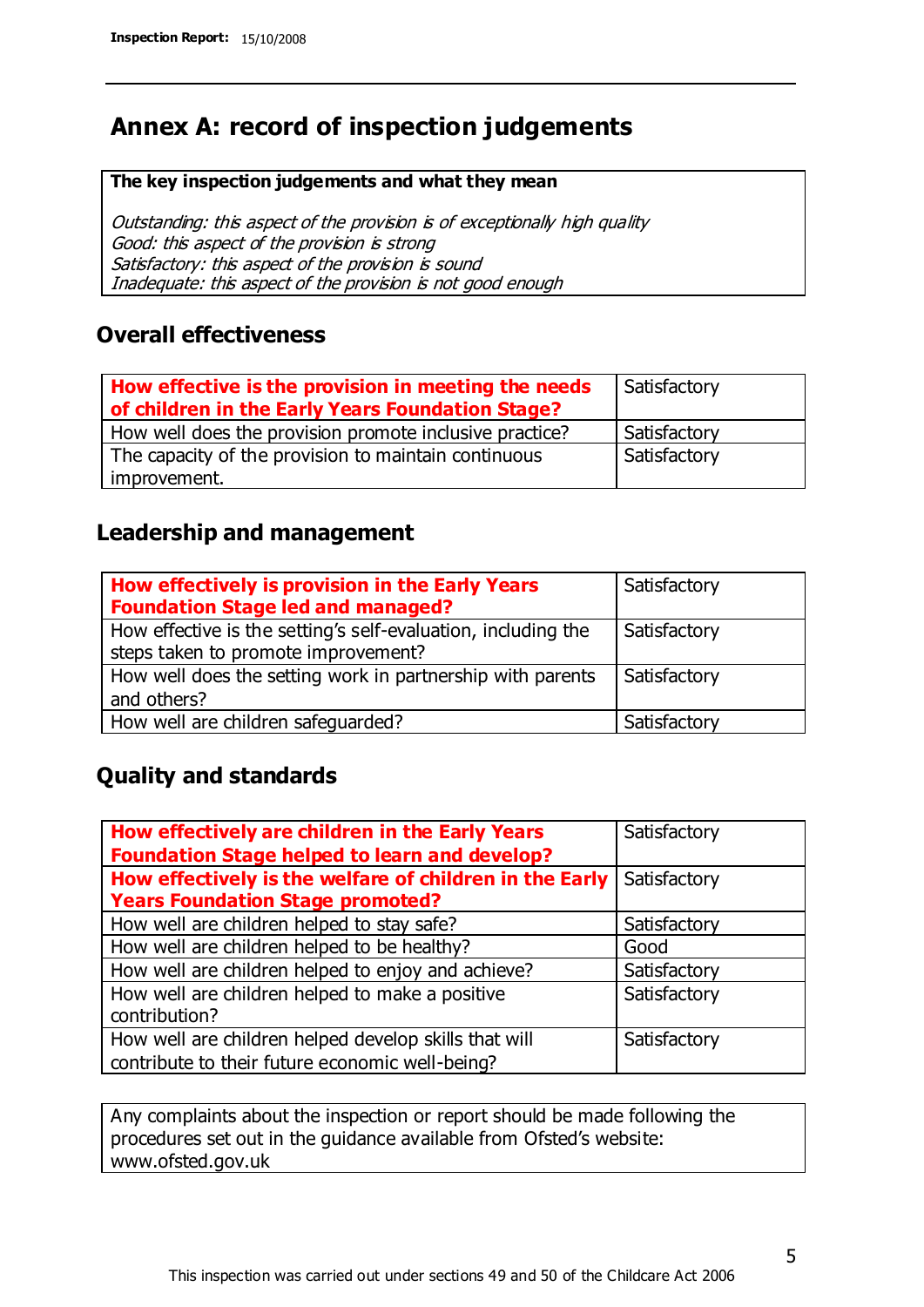# **Annex B: the Childcare Register**

| The provider confirms that the requirements of the<br>compulsory part of the Childcare Register are: | Met |
|------------------------------------------------------------------------------------------------------|-----|
| The provider confirms that the requirements of the<br>voluntary part of the Childcare Register are:  | Met |